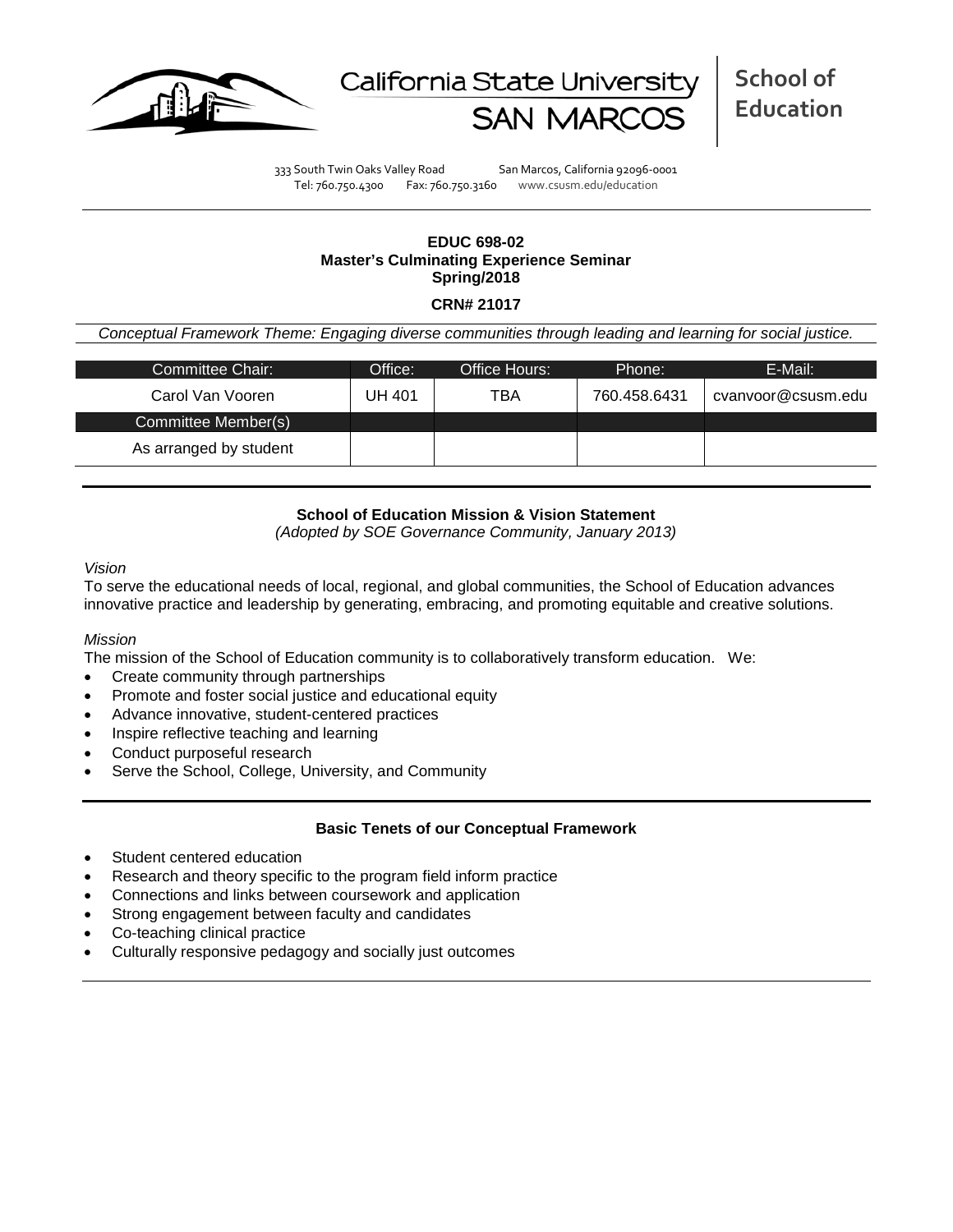## **COURSE DESCRIPTION**

Students engage in the planning, preparation, and completion of their culminating experience, which may take the form of a research thesis, a curricular project within a schooling context — including the National Board Certification Teacher (NBCT) process, or a comprehensive examination. **For candidates in the Educational Administration program, the culminating experience is a research thesis.** *Note: Students must continually enroll in this course until successful completion of the culminating experience. Graded Credit/No Credit. Enrollment Requirement: Successful completion of the master's option coursework and advancement to candidacy.*

### **Course Objectives**

Candidates will:

- 1. plan and prepare a scholarly culminating experience under advisement of a Committee Chair and at least one additional Committee Member.
- 2. complete a scholarly culminating experience in accordance with professional expectations, including approval of the Committee members.
- 3. apply the explicit style requirements of the APA Publication Manual (current edition).
- 4. successfully present and/or defend their scholarly culminating experience in accordance with option protocol.

### **Required Texts**

American Psychological Association (2009). *Publication Manual of the American Psychological Association*. Washington, DC: Author.

For additional information regarding Graduate Studies Policies and Procedures, please refer to the following Graduate Studies link: [www.csusm.edu/gsr/graduatestudies/index.html](http://www.csusm.edu/gsr/graduatestudies/index.html)

## **GENERAL CONSIDERATIONS**

## **School of Education Attendance Policy**

Due to the dynamic and interactive nature of courses in the School of Education, all candidates are expected to attend all classes and participate actively. This research based class is moved outside the confines of a classroom and includes a face to face orientation, research time in the library or online, electronic and face to face meetings with the chair and committee members, and engaging with the community to collect and interpret data. Writing, getting feedback, and editing is a large part of the assigned work. Individual instructors may adopt more stringent attendance requirements. Should the candidate have extenuating circumstances, s/he should contact the instructor as soon as possible. *(Adopted by the COE Governance Community, December, 1997).*

## **Students with Disabilities Requiring Reasonable Accommodations**

Students with disabilities who require reasonable accommodations must seek approval for services by providing appropriate and recent documentation to the Office of Disability Support Services (DSS). This office is in Craven Hall 4300, contact by phone at (760) 750-4905, or TTY (760) 750-4909. Students authorized by DSS to receive reasonable accommodations should meet with their instructor during office hours. Alternatively, in order to ensure confidentiality, in a more private setting.

#### **Graduate Writing Requirements**

The California State University maintains a Graduation Writing Assessment Requirement (GWAR) for master's students, to be completed before Advancement to Candidacy can be approved. A student may satisfy the graduate writing requirement in one of two ways: an acceptable standardized test score, or a paper that receives a passing score as described in the GWAR rubric. Toward the goal of providing opportunity for graduate students in the School of Education to satisfy the writing requirement, all papers in all graduate classes must adhere to the rules of style (for writing and format style) detailed in the *Publication Manual of the American Psychological Association, 6th ed.* (2009). This is a required textbook for all CSUSM School of Education graduate courses.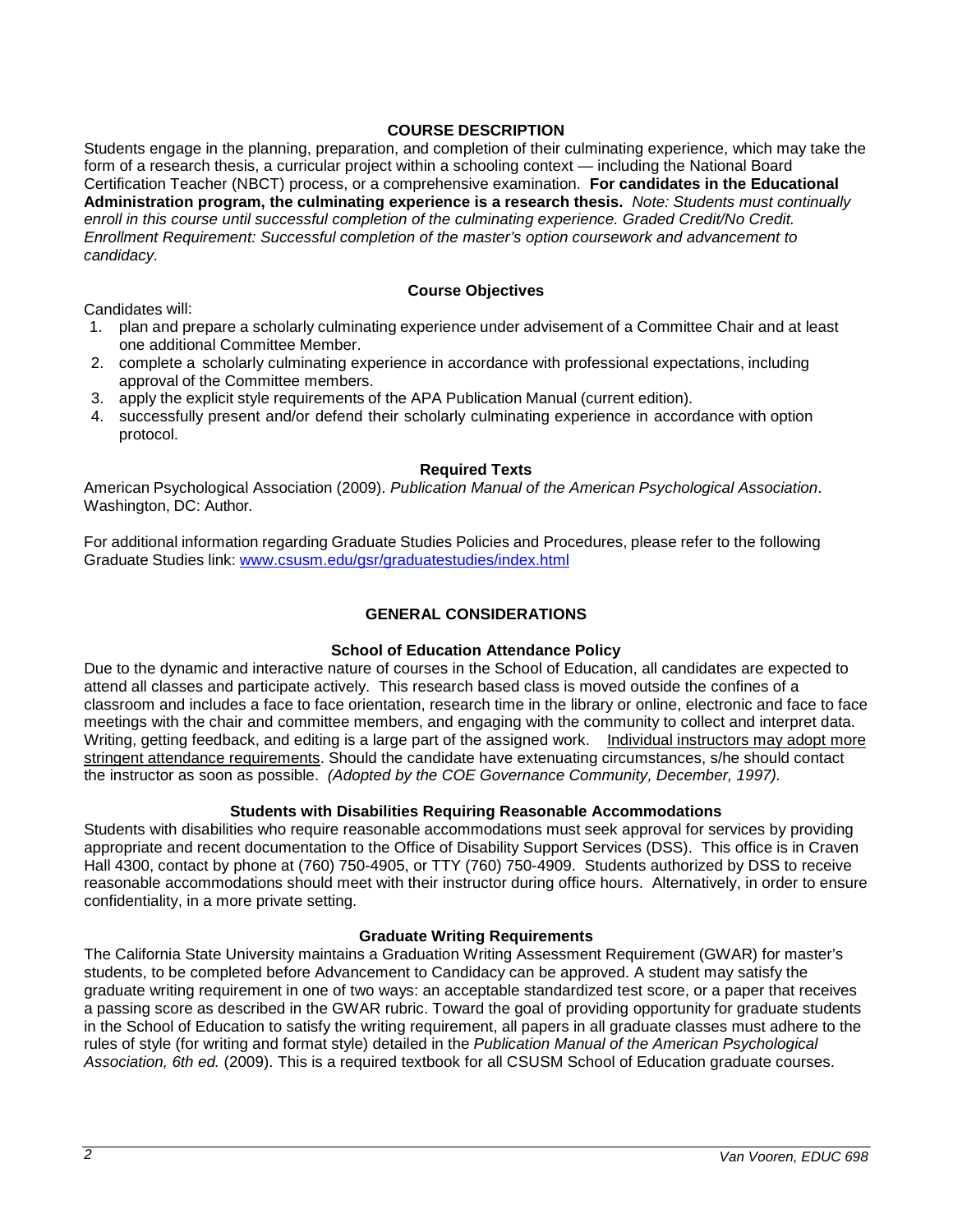### **CSUSM Academic Honesty Policy**

"Students will be expected to adhere to standards of academic honesty and integrity, as outlined in the Student Academic Honesty Policy. All written work and oral presentation assignments must be original work. All ideas/materials that are borrowed from other sources must have appropriate references to the original sources. Any quoted material should give credit to the source and be punctuated with quotation marks.

Students are responsible for honest completion of their work including examinations. There will be no tolerance for infractions. If you believe there has been an infraction by someone in the class, please bring it to the instructor's attention. The instructor reserves the right to discipline any student for academic dishonesty in accordance with the general rules and regulations of the university. Disciplinary action may include the lowering of grades and/or the assignment of a failing grade for an exam, assignment, or the class as a whole."

Incidents of Academic Dishonesty will be reported to the Dean of Students. Sanctions at the University level may include suspension or expulsion from the University.

#### **Plagiarism:**

As an educator, it is expected that each candidate will do his/her own work, and contribute equally to group projects and processes. Plagiarism or cheating is unacceptable under any circumstances. If you are in doubt about whether your work is paraphrased or plagiarized see the Plagiarism Prevention for Students website [http://library.csusm.edu/plagiarism/index.html.](http://library.csusm.edu/plagiarism/index.html) If there are questions about academic honesty, please consult the University catalog.

#### **Use of Technology**

Candidates are expected to demonstrate competency in the use of various forms of technology (i.e. word processing, electronic mail, Moodle, use of the Internet, and/or multimedia presentations). Specific requirements for course assignments with regard to technology are at the discretion of the instructor. Keep a digital copy of all assignments for use in your teaching portfolio. All assignments will be submitted online, and some will be submitted in hard copy as well. Details will be given in class.

### **Electronic Communication Protocol**

Electronic correspondence is a part of your professional interactions. If you need to contact the instructor, e-mail is often the easiest way to do so. It is my intention to respond to all received e-mails in a timely manner. Please be reminded that e-mail and on-line discussions are a very specific form of communication, with their own nuances and etiquette. For instance, electronic messages sent in all upper case (or lower case) letters, major typos, or slang, often communicate more than the sender originally intended. With that said, please be mindful of all e-mail and on-line discussion messages you send to your colleagues, to faculty members in the School of Education, or to persons within the greater educational community. All electronic messages should be crafted with professionalism and care.

Things to consider:

- Would I say in person what this electronic message specifically says?
- How could this message be misconstrued?
- Does this message represent my highest self?
- Am I sending this electronic message to avoid a face-to-face conversation?

In addition, if there is ever a concern with an electronic message sent to you, please talk with the author in person in order to correct any confusion.

## **COURSE REQUIREMENTS**

Below is a Gant chart of the tasks you will complete and dates to benchmark for each week of the semester. You will move through the timeline at your own pace.

The task leads to milestones which are:

- submitting draft chapters 1-3,
- approval of the IRB permission,
- collecting and analyzing the research data,
- submitting chapters 4-5,
- assembling the entire edited paper meeting the APA format and library ADA requirements,
- submitting a Power Point of the defense, and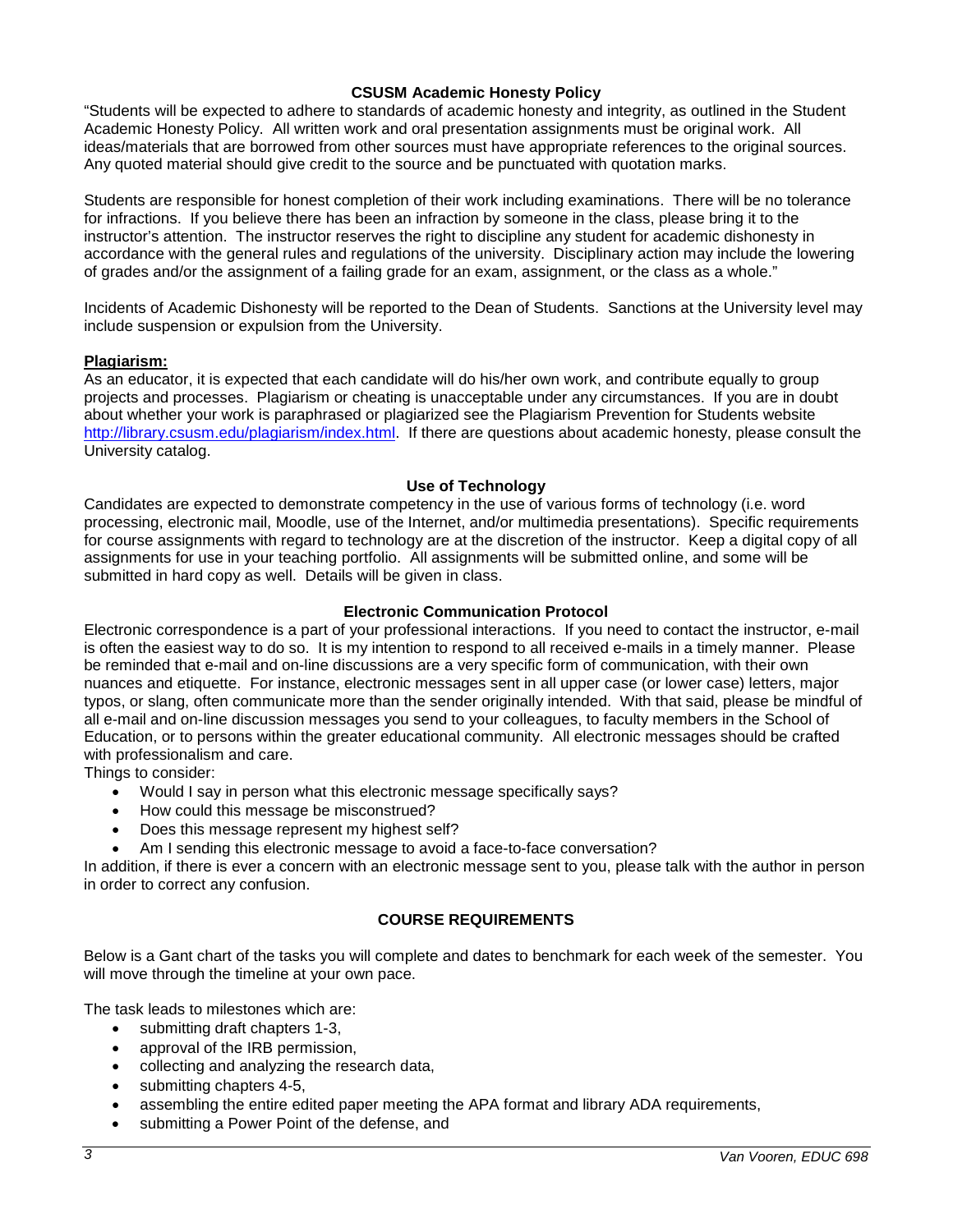# • defending the thesis.

As the course is credit/no credit, your final grade will be based on successful completion of a thesis and the defense of that thesis to your committee members and peers.

Activities and timeline:

| Week of<br>Ap<br>Ap<br>Ap<br>Ap<br>Ap                                                                                                                                                                             | $\mathbf M$ |
|-------------------------------------------------------------------------------------------------------------------------------------------------------------------------------------------------------------------|-------------|
| b <sub>5</sub><br>12<br>$\sqrt{r}$ 2<br>$\mathbf b$<br>$\bf b$<br>$\mathbf b$<br>$\mathbf r$<br>$\mathbf r$<br>$\bf r$<br>$\mathbf r$<br>$\mathbf r$<br>$\mathbf n$<br>$\mathbf r$<br>$\bf r$<br>$\mathbf y$<br>n | 14          |
| $\sqrt{5}$<br>$\tau$<br>22<br>29<br>19<br>9<br>23<br>12<br>19<br>26<br>26<br>16<br>30                                                                                                                             |             |
| Submit                                                                                                                                                                                                            |             |
| advancemen                                                                                                                                                                                                        |             |
| t to                                                                                                                                                                                                              |             |
| candidacy                                                                                                                                                                                                         |             |
| Apply to<br>Gra                                                                                                                                                                                                   |             |
| graduate by<br>$\rm d$                                                                                                                                                                                            |             |
| March 13                                                                                                                                                                                                          |             |
| Submit                                                                                                                                                                                                            |             |
| chapters 1-3                                                                                                                                                                                                      |             |
| to chair                                                                                                                                                                                                          |             |
| Get                                                                                                                                                                                                               |             |
| approval of                                                                                                                                                                                                       |             |
| data                                                                                                                                                                                                              |             |
| collection                                                                                                                                                                                                        |             |
| from                                                                                                                                                                                                              |             |
| site/dist                                                                                                                                                                                                         |             |
| Draft of IRB                                                                                                                                                                                                      |             |
| app to chair                                                                                                                                                                                                      |             |
| Submit IRB                                                                                                                                                                                                        |             |
| application                                                                                                                                                                                                       |             |
| online                                                                                                                                                                                                            |             |
| Collect                                                                                                                                                                                                           |             |
| research                                                                                                                                                                                                          |             |
| data                                                                                                                                                                                                              |             |
| Analyze the                                                                                                                                                                                                       |             |
| data and                                                                                                                                                                                                          |             |
| create charts                                                                                                                                                                                                     |             |
| Write and                                                                                                                                                                                                         |             |
| edit chapter                                                                                                                                                                                                      |             |
| 4 for chair                                                                                                                                                                                                       |             |
| review                                                                                                                                                                                                            |             |
| Develop                                                                                                                                                                                                           |             |
| conclusions                                                                                                                                                                                                       |             |
| of study                                                                                                                                                                                                          |             |
| Write and                                                                                                                                                                                                         |             |
| edit chapter                                                                                                                                                                                                      |             |
| 5 for chair                                                                                                                                                                                                       |             |
| review                                                                                                                                                                                                            |             |
| Check and                                                                                                                                                                                                         |             |
| edit                                                                                                                                                                                                              |             |
| references in                                                                                                                                                                                                     |             |
| <b>APA</b>                                                                                                                                                                                                        |             |
| Write table                                                                                                                                                                                                       |             |
| of contents                                                                                                                                                                                                       |             |
| and assign                                                                                                                                                                                                        |             |
| pages                                                                                                                                                                                                             |             |
| Create title                                                                                                                                                                                                      |             |
| page from                                                                                                                                                                                                         |             |
| library                                                                                                                                                                                                           |             |